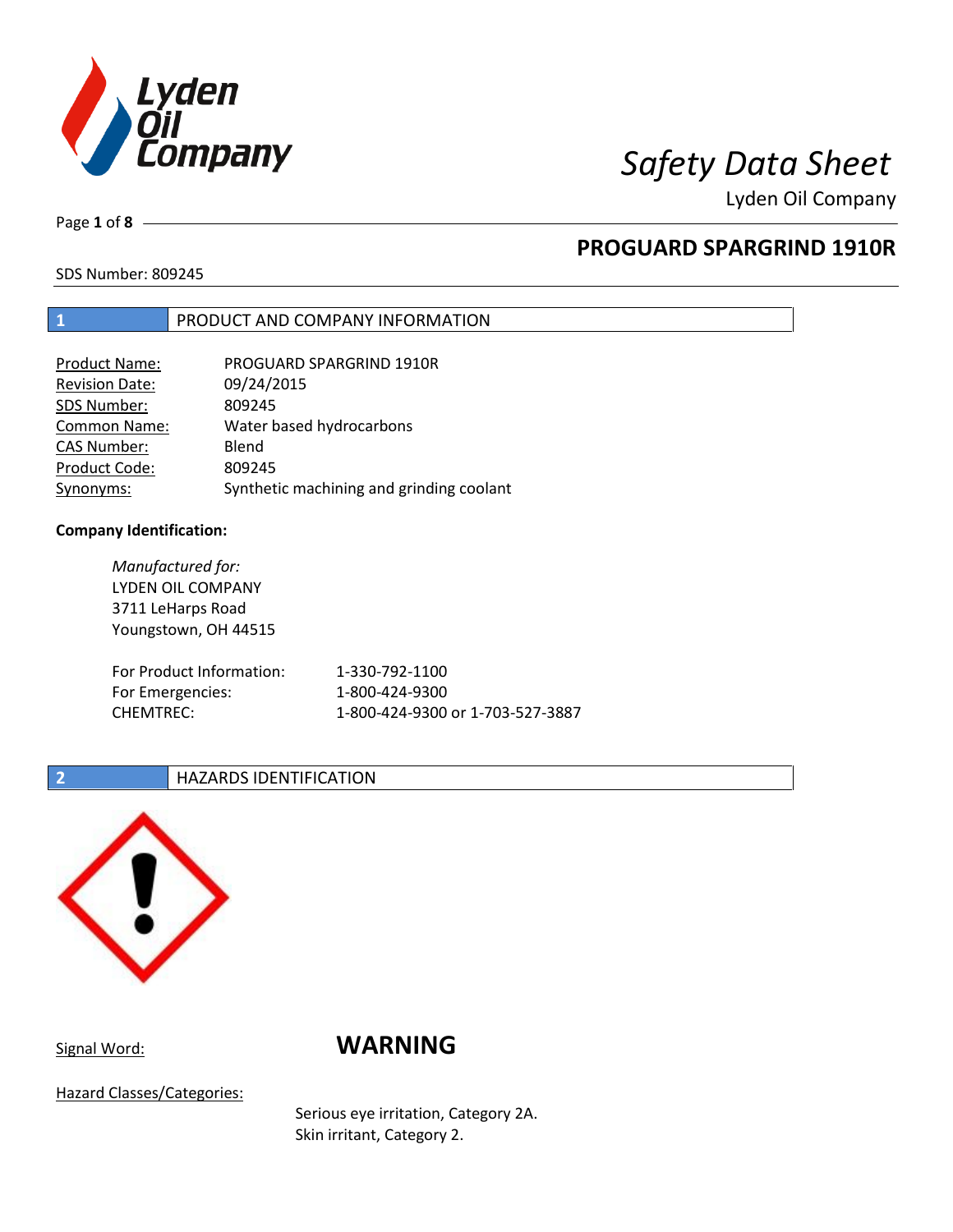

| Page 2 of 8 -                   |                                                                       |
|---------------------------------|-----------------------------------------------------------------------|
|                                 | <b>PROGUARD SPARGRIND 1910R</b>                                       |
| <b>SDS Number: 809245</b>       |                                                                       |
| Hazard Statement(s):            |                                                                       |
|                                 | H319: Causes serious eye irritation.                                  |
|                                 | H315: Causes skin irritation.                                         |
| <b>Precaution Statement(s):</b> |                                                                       |
|                                 | P101: If medical advice is needed, have product container or label at |
|                                 | hand.                                                                 |
|                                 | P102: Keep out of reach of children.                                  |
|                                 | P103: Read label before use.                                          |
|                                 | P280: Wear protective gloves and eye protection.                      |
|                                 | P302+352: IF ON SKIN: Wash with plenty of soap and water.             |
|                                 | P332+313: If skin irritation occurs: Get medical advice/attention.    |
|                                 | P305+351+338: IF IN EYES: Rinse cautiously with water for several     |
|                                 | minutes. Remove contact lenses if present and easy to $do$ – continue |
|                                 | rinsing.                                                              |
|                                 | P337+313: If eye irritation persists get medical advice/attention.    |
|                                 | P362+364: Take off contaminated clothing and wash it before reuse.    |
| Other Hazard Statement(s):      |                                                                       |
|                                 | -NFPA Ratings:                                                        |
|                                 | Health = $1$                                                          |
|                                 | Fire = $0$                                                            |
|                                 | Reactivity = $0$                                                      |
|                                 |                                                                       |

### **3** COMPOSITION / INFORMATION ON INGREDIENTS

### Ingredients:

### *Mixture of the substances listed below with nonhazardous additions.*

| <b>Chemical Name</b> | <b>CAS Number</b> | Percentage |
|----------------------|-------------------|------------|
| Triethanolamine      | $71 - r$          | <20        |

*\*Any concentration shown as a range is to protect confidentiality or is due to batch variation.*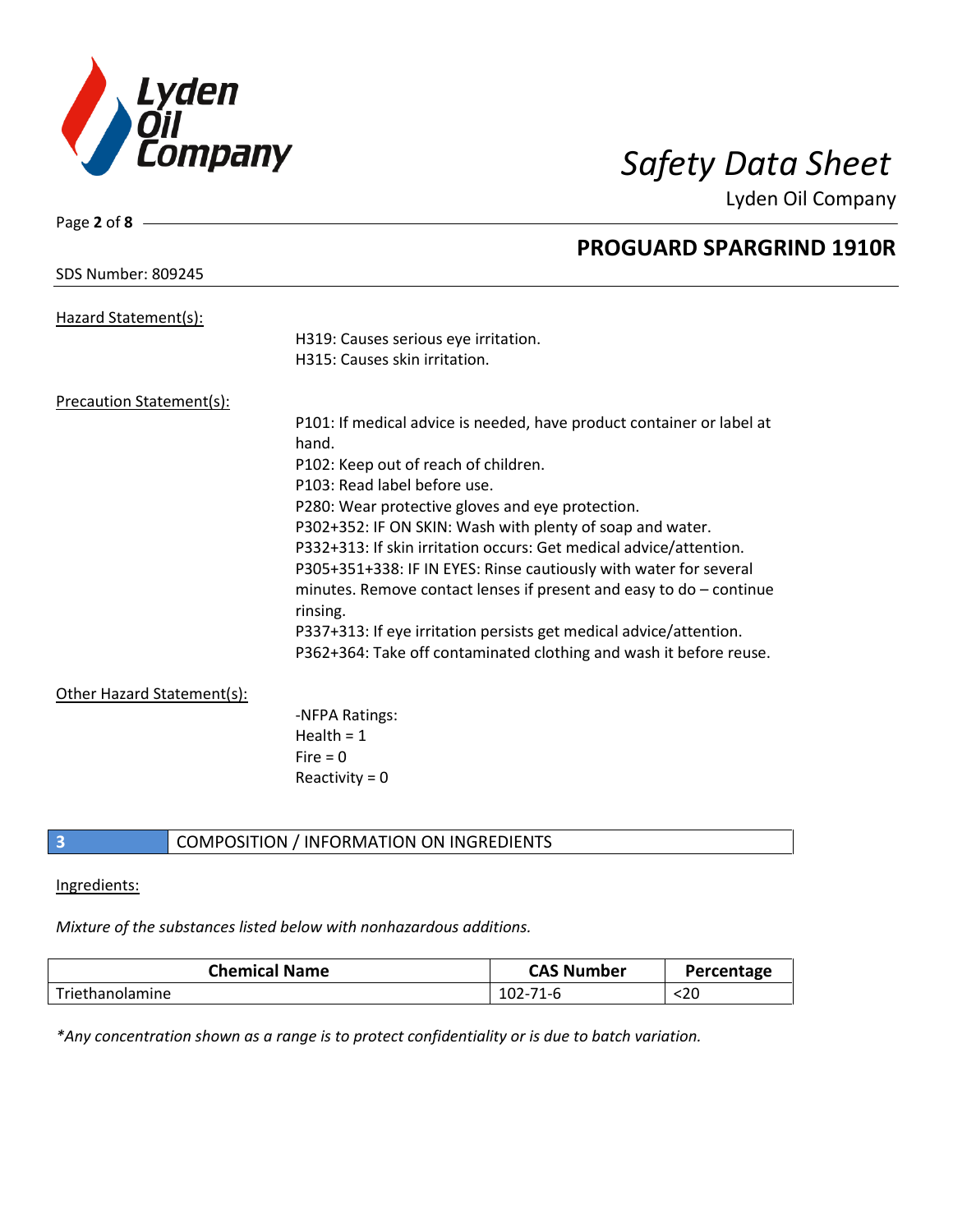

**PROGUARD SPARGRIND 1910R**

Lyden Oil Company

SDS Number: 809245

Page **3** of **8**

 $\overline{\phantom{a}}$ 

I

| 4                           | FIRST AID MEASURES                            |                                                                                                                                                                                                                 |
|-----------------------------|-----------------------------------------------|-----------------------------------------------------------------------------------------------------------------------------------------------------------------------------------------------------------------|
|                             | Description of First Aid Measures:            |                                                                                                                                                                                                                 |
| Inhalation:                 |                                               |                                                                                                                                                                                                                 |
|                             | attention.                                    | If symptoms develop, move victim to fresh air and keep in a position<br>comfortable for breathing. If symptoms persist, obtain medical                                                                          |
| Skin Contact:               |                                               |                                                                                                                                                                                                                 |
|                             | additional treatment.                         | Flush skin with water, wash with soap and water. Remove<br>contaminated clothing. Do not reuse clothing until cleaned. If material<br>is injected under the skin, transport to the nearest medical facility for |
| Eye Contact:                |                                               |                                                                                                                                                                                                                 |
|                             |                                               | Rinse opened eye for at least 15 minutes under running water. If<br>symptoms persist, consult medical attention.                                                                                                |
| Ingestion:                  | attention.                                    | Rinse mouth with water. If symptoms develop, obtain medical                                                                                                                                                     |
|                             | Symptoms and Effects, both acute and delayed: |                                                                                                                                                                                                                 |
|                             |                                               | No further relevent data available.                                                                                                                                                                             |
| <b>Recommended Actions:</b> |                                               |                                                                                                                                                                                                                 |
|                             |                                               | Treat symptomatically. Call a doctor or poison<br>control center for guidance.                                                                                                                                  |
| 5                           | FIRE FIGHTING MEASURES                        |                                                                                                                                                                                                                 |
|                             | Recommended Fire-Extinguishing Equipment:     |                                                                                                                                                                                                                 |

Use dry powder, foam, or carbon dioxide fire extinguishers. Water may be ineffective in fighting an oil fire unless used by experienced fire fighters.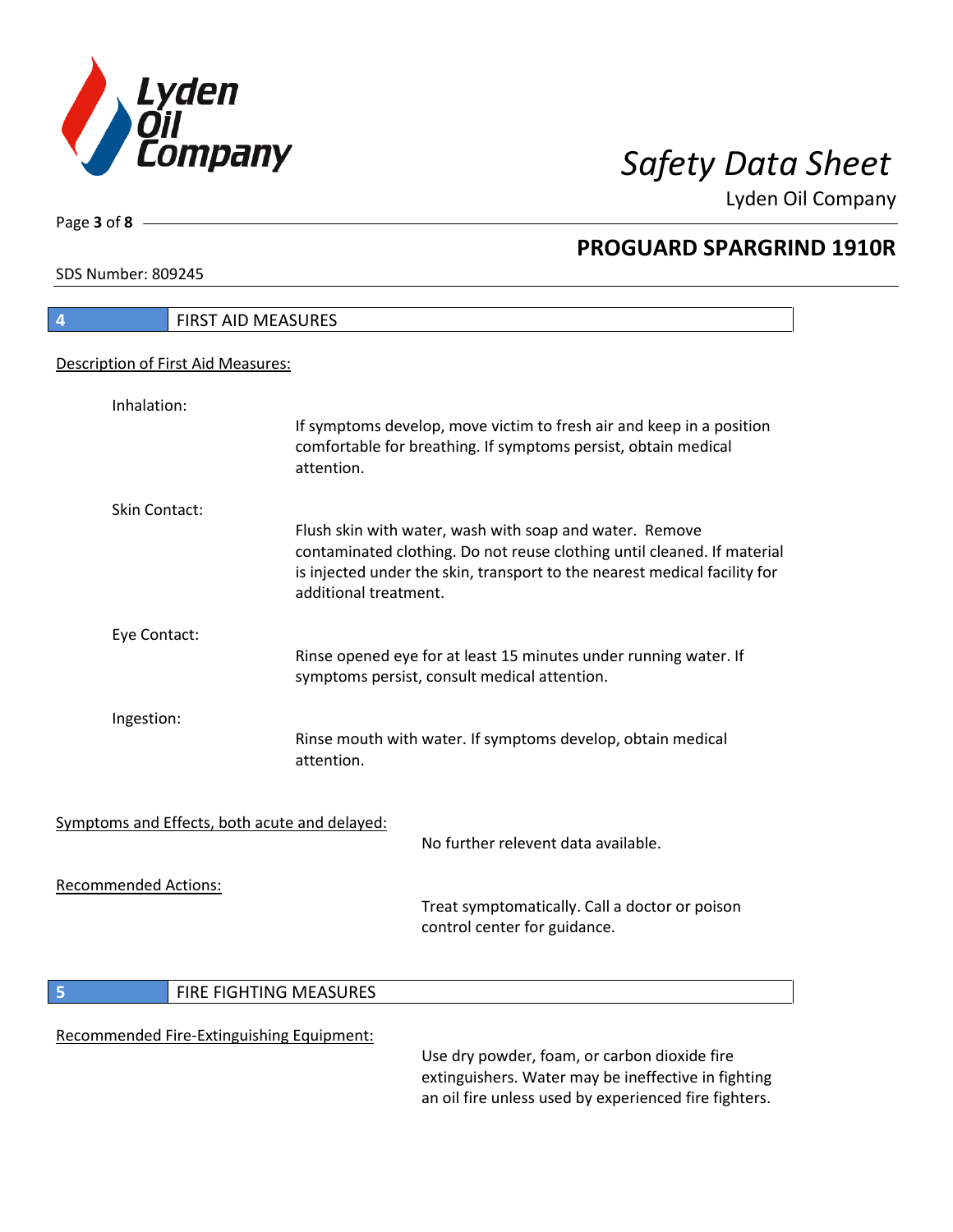

Page **4** of **8**

Lyden Oil Company

# **PROGUARD SPARGRIND 1910R** SDS Number: 809245 Possible Hazards During a Fire: Hazardous combustion products may include: A complex mixture of airborne solid and liquid particulates and gases (smoke). Carbon monoxide. Unidentified organic and inorganic compounds. Recommendations to Firefighters: Proper protective equipment including breathing apparatus. **6** ACCIDENTAL RELEASE MEASURES Personal Precautions: Avoid contact with skin, eyes, and clothing. Keep away from sources of ignition. Emergency Procedures: Contain spilled material, collect in suitable and properly labled containers. Environmental Precautions: Do not allow to reach sewage system or any water course. Do not allow to enter ground waters. Cleanup Procedures: Pick up excess with inert absorbant material. Treat contaminated absorbent same as spilled product. **7** HANDLING AND STORAGE

Handling Precautions:

Handle with care and avoid spillage on the floor. Do not cut, weld, drill, grind, braze, or solder container.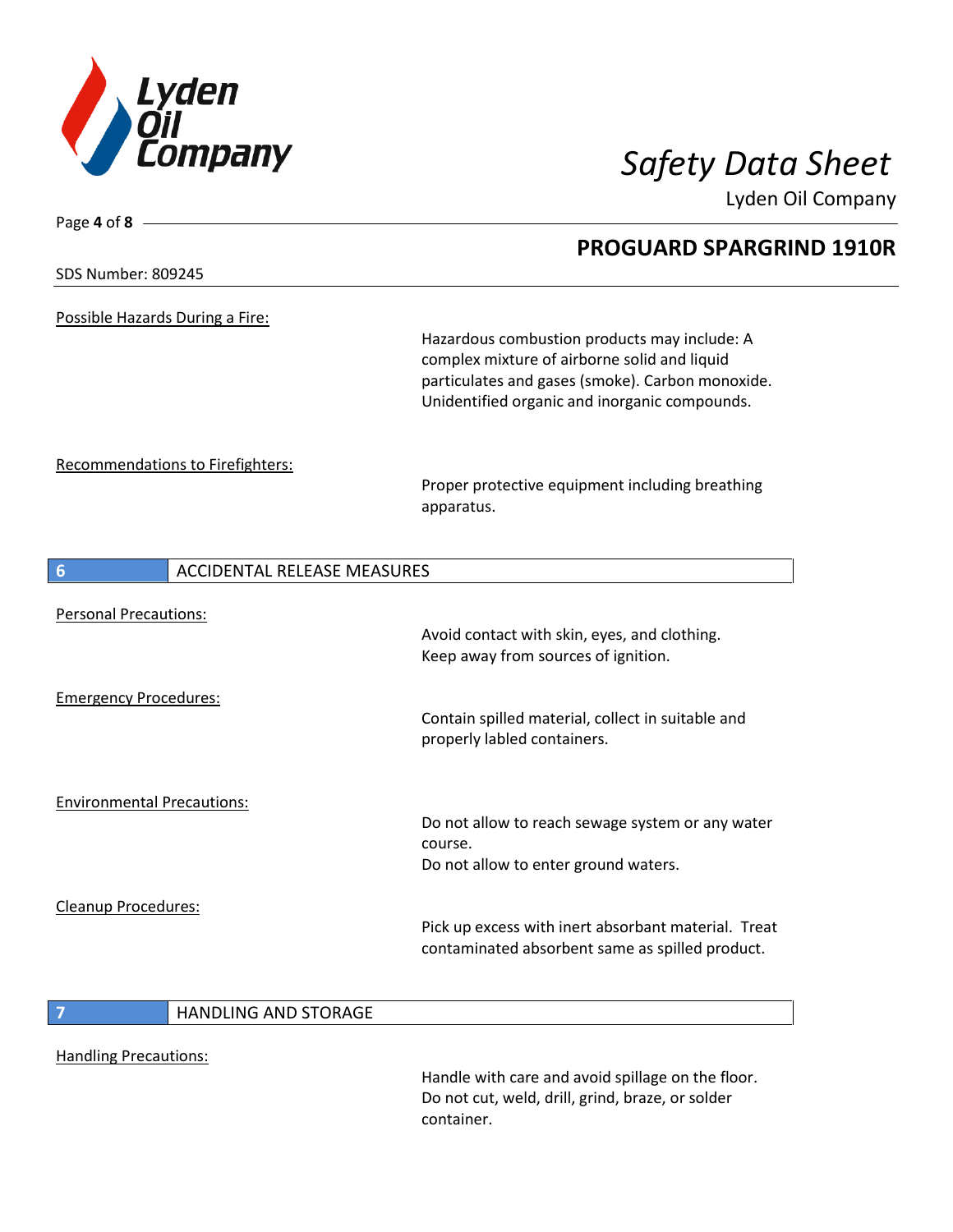

**PROGUARD SPARGRIND 1910R**

Lyden Oil Company

SDS Number: 809245

Page **5** of **8**

Storage Requirements:

Keep container tightly sealed. Keep away from sources of ignition.

### **8** EXPOSURE CONTROLS / PERSONAL PROTECTION

Exposure Limits:

-102-71-6 Triethanolamine (<20%):

ACGIH TLV –  $5mg/m<sup>3</sup>$ 

Engineering Controls:

All ventilation should be designed in accordance with OSHA standard (29 CFR 1910.94).

Personal Protective Equipment:

Wash hands before breaks and at the end of work. Use safety glasses and gloves.

### **9 PHYSICAL AND CHEMICAL PROPERTIES**

| Color:                      | Red                          |
|-----------------------------|------------------------------|
| <b>Physical State:</b>      | Liquid                       |
| Odor:                       | Characteristic               |
| <b>Odor Threshold:</b>      | Data not available           |
| pH:                         | 9.35                         |
| <b>Melting Point:</b>       | Data not available           |
| <b>Boiling Point:</b>       | $>212$ °F                    |
| <b>Boiling Range:</b>       | Data not available           |
| Flash Point:                | None                         |
| <b>Evaporation Rate:</b>    | <1 (where Butyl Acetate - 1) |
| Flammability:               | Data not available           |
| <b>Flammability Limits:</b> | Data not available           |
| Vapor Pressure:             | Data not available           |
| Vapor Density:              | Data not available           |
| <b>Relative Density:</b>    | 1.0638                       |
| Solubilities:               | Completely soluble in water  |
| Partition Coefficient:      | Data not available           |
| Auto-Ignition Temperature:  | Data not available           |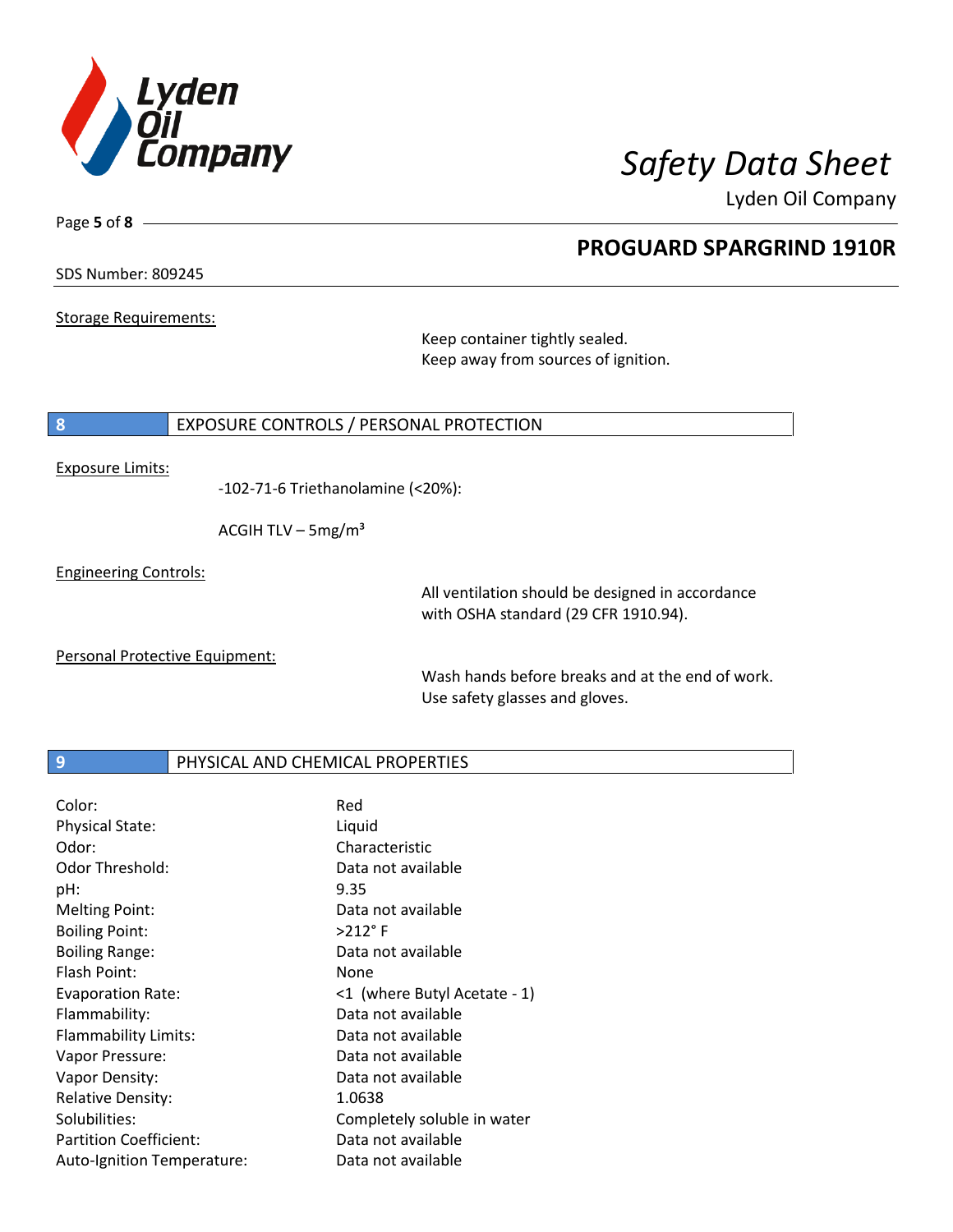

| Page 6 of 8                                     |                                  |                                                                  |
|-------------------------------------------------|----------------------------------|------------------------------------------------------------------|
| <b>SDS Number: 809245</b>                       |                                  | <b>PROGUARD SPARGRIND 1910R</b>                                  |
| <b>Decomposition Temperature:</b><br>Viscosity: |                                  | Data not available<br>Data not available                         |
| 10                                              | <b>STABILITY AND REACTIVITY</b>  |                                                                  |
| Stability:                                      |                                  | Stable under normal conditions.                                  |
| Reactivity:                                     |                                  | Not reactive under normal conditions.                            |
| <b>Conditions to Avoid:</b>                     |                                  | Extreme temperature, sparks, open flame, and<br>direct sunlight. |
| <b>Hazardous Reactions:</b>                     |                                  | No known hazardous reactions.                                    |
| Incompatible Materials:                         |                                  | Strong oxidizers and strong reducing agents.                     |
| <b>Decomposition Products:</b>                  |                                  | Oxides of carbon, nitrogen, and hydrogen.                        |
| 11                                              | <b>TOXICOLOGICAL INFORMATION</b> |                                                                  |
| Routes of Exposure:                             |                                  |                                                                  |

| <b>NOULLY OF EXPOSUIT.</b> | Skin and eye contact are the primary routes of<br>exposure although exposure may occur following<br>accidental ingestion. |
|----------------------------|---------------------------------------------------------------------------------------------------------------------------|
| Exposure Effects:          | Repeated skin contact may cause dermatitis or an<br>oil acne.                                                             |
| Measures of Toxicity:      | No test data available.                                                                                                   |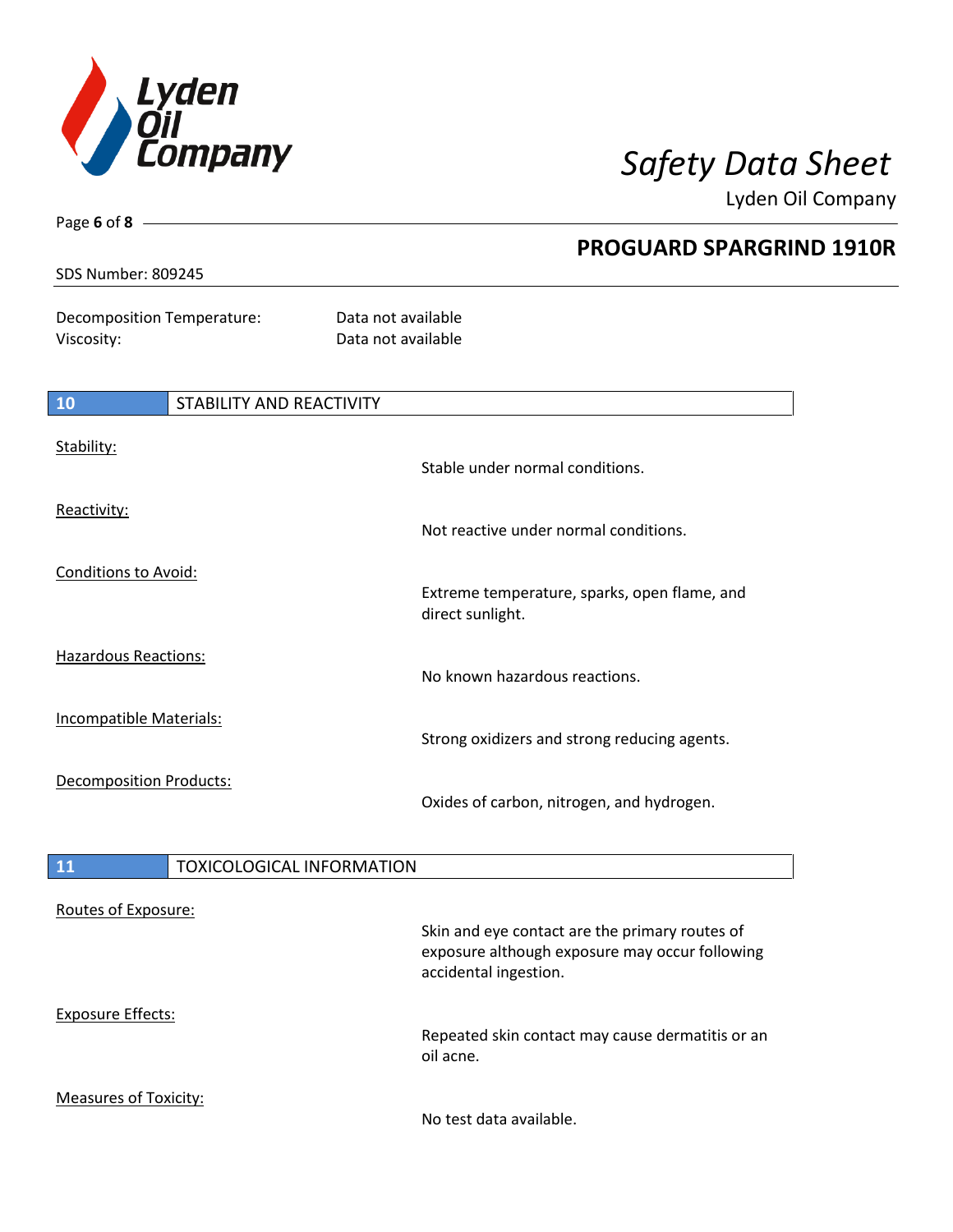

**PROGUARD SPARGRIND 1910R**

Lyden Oil Company

SDS Number: 809245

Page **7** of **8**

Carcinogenic/Mutagenic Precautions:

Non-carcinogenic and not expected to be mutagentic.

### **12** ECOLOGICAL INFORMATION

Ecological Precautions:

Avoid exposing to the environment.

Ecological Effects:

No specific environmental or aquatic data available.

**13** DISPOSAL CONSIDERATIONS Disposal Methods: Dispose of waste material in accordance with all local, state, and federal requirements. Disposal Containers: Use properly approved container for disposal. Special Precautions: Do not flush to surface waters or drains. **14** TRANSPORT INFORMATION UN Number: Data not available UN Shipping Name: Detergents, Soaps. Transport Hazard Class: Data not available Packing Group: Data not available

Environmental Hazards:

Data not available

Bulk Transport Guidance:

Data not available